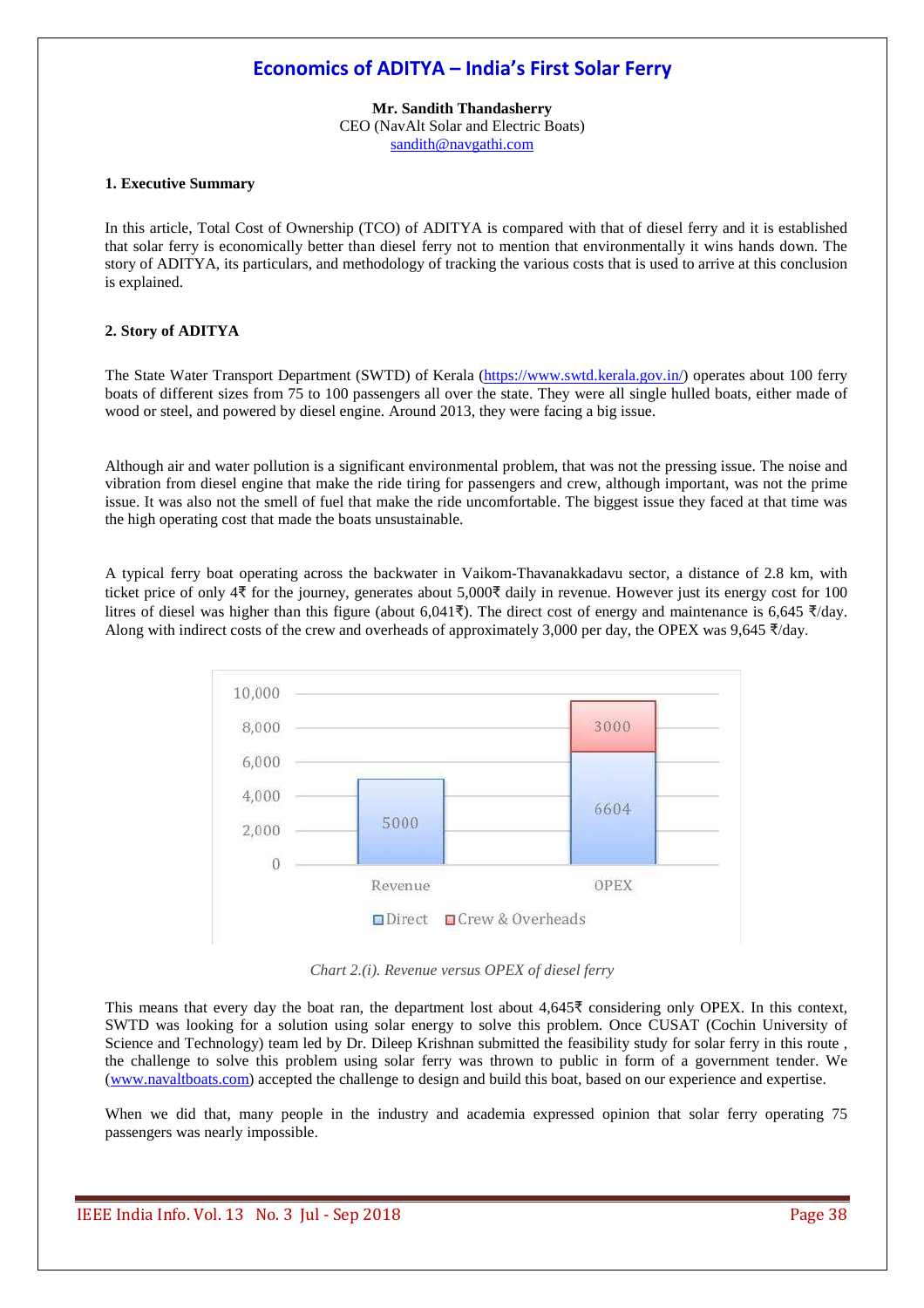

*Image 2.(ii). Extract from comments by experts*

It is not surprising that such a view was expressed, since existing ferry boats are heavy and with high drag, hence these cannot be retrofitted with solar-electric propulsion. Three things were needed to make solar ferry work. Firstly, the weight of the boat needed to be around 17 tonnes compared to 35 tonnes for typical diesel ferries. Secondly, along with weight reduction, the underwater shape was needed to be optimised to reduce the drag significantly so that just 20 kW motor power is needed instead of 60 kW for diesel ferries to run at 6 knots with 75 people onboard. Thirdly, the power train, consisting of lithium batteries, controllers, motors need to be rugged, reliable and marine grade.

After a year of design, six months of mould making, fifteen months of construction and three months of tests, a total of three vears. ADITYA. India's first solar ferry, was inaugurated on  $12<sup>th</sup>$  January. 2017 three years, ADITYA, India's first solar ferry, was inaugurated on  $12<sup>th</sup>$  January, 2017 (http://bwdisrupt.businessworld.in/article/NavAlt-Launches-ADITYA-and-Gives-India-its-First-Solar-Ferry-/15-02- 2017-113019/). It was done by Union Minister of Power, Sri. Piyush Goyal and Chief Minister of Kerala, Sri. Pinarayi Vijayan. In the first year of operation, ADITYA transported 365,000 people across backwaters, and travelled 22,500 km without a single drop of fuel thereby saving 34,800 litres of diesel. This eliminated 92.8 tonnes of carbon-di-oxide and 8 tonnes of harmful emissions.



*Image 2.(iii). ADITYA along with diesel ferry at Vaikom jetty*

#### **3. About ADITYA**

ADITYA is a catamaran ferry boat with GRP (Glass Reinforced Plastic also known as FRP (Fibre Reinforced Plastic)) hull and aluminium superstructure build under IR class (Indian Register of Shipping, a member of International Association of Classification Societies. http://www.irclass.org). The vessel particulars are as follows:

| Length overall     | 20.0 <sub>m</sub>                      |                                    |
|--------------------|----------------------------------------|------------------------------------|
| <b>Breadth</b>     | 7.0 <sub>m</sub>                       |                                    |
| Breadth, demi hull | 1.5 m                                  |                                    |
| Depth              | 1.6 <sub>m</sub>                       |                                    |
| Draft              | 0.8 <sub>m</sub>                       |                                    |
| Complement         | 75 passenger $+3$ crew                 |                                    |
| Maximum Speed      | $7.5$ knots $(14 \text{ km/hr})$       |                                    |
|                    |                                        |                                    |
| Solar panel        | Main system                            | 18 kW (poly-crystalline)           |
|                    | Auxiliary system                       | 2 kW (poly-crystalline)            |
| <b>Batteries</b>   | Main system                            | 2 x 25 kWh (lithium-ion-phosphate) |
|                    | Auxiliary system                       | $2 \times 5$ kWh (lead-acid)       |
| <b>Motors</b>      | AC induction                           | $2 \times 20$ kW (asynchronous)    |
| Shore charging     | 2 x 6 kW (32 A three phase connection) |                                    |
|                    |                                        |                                    |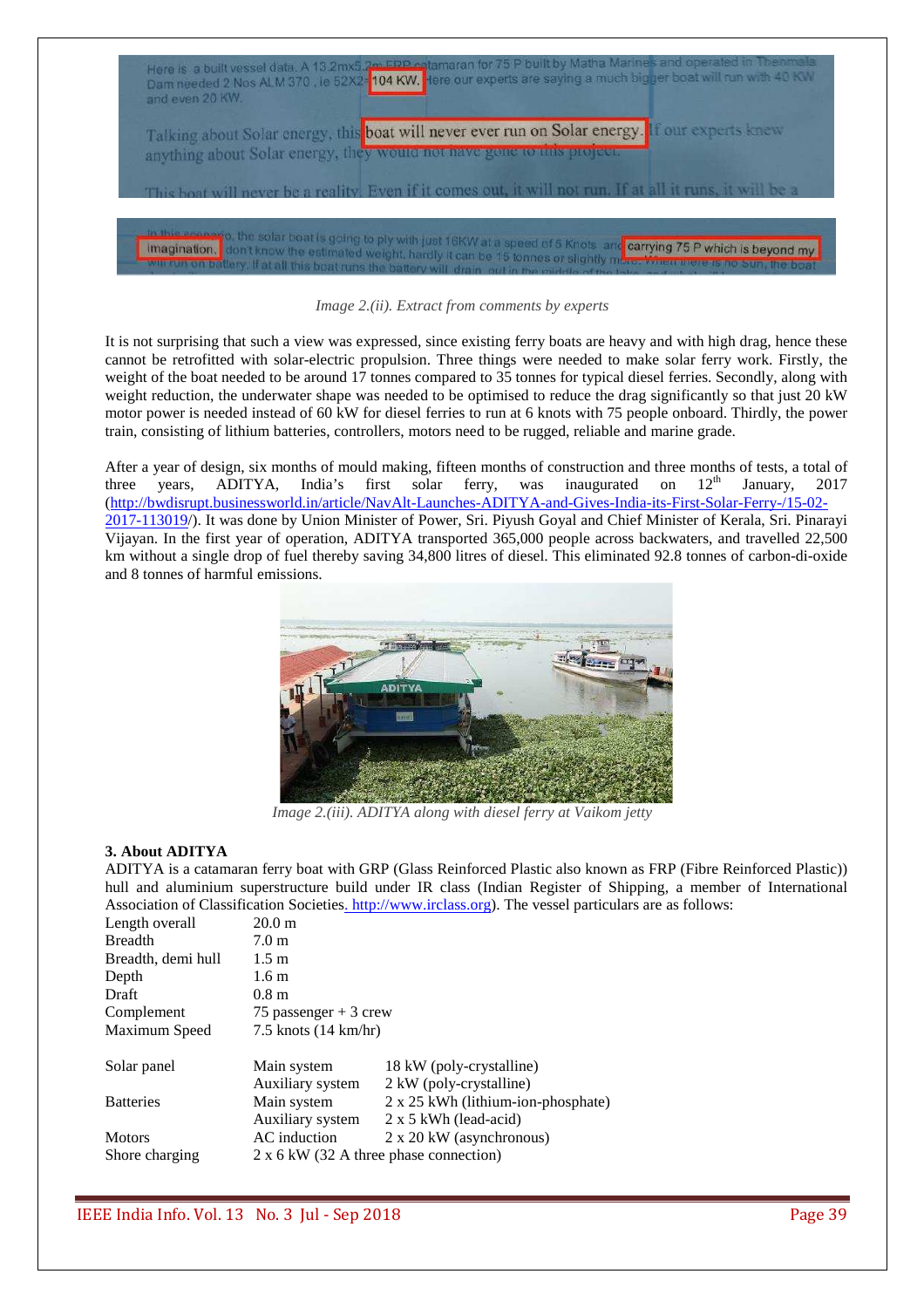The boat has two energy and power train – from solar array, charge controller, battery bank, motor controller, motor, thrust bearing, stern gear, propeller. These are electrically isolated so that an issue in one system does not affect the other. Apart from this each motor is overpowered by 100% so that there is excess power available in need of emergency, high water current, or strong wind. ADITYA operates at service speed of 6 knots, however it can go at 7.5 knots at maximum power under fully load.



*Image 3.(i). System diagram of one side* 

The battery system meets very high standards of safety, which is essential for public transportation. The battery is approved by DNV-GL as per DNVGL-CP-0418 and DNVGL-CG-0339. It is tested as per IEC 62133:2012 standards. The battery meets IP56 ingress protection and the ventilation system is designed for lifecycle at operating temperature higher than 30 degrees by monitoring charge and air cooling by PLC (Programmable Logic Controller).

The boat has three levels of safety, assigned as N1, N2, and N3. These are parameters in motor, battery and other critical systems in the boat. N1 indicates the level which are just information that do not need any action but indicates that we are approaching level N2. The next level indicates the state which triggers automatic slowdown of motors or some action. The final level, N3, is when the system is shutdown to protect critical equipment.

ADITYA, being catamaran, has high margin of stability. It meets all stability criteria for inland vessels even when overloaded with 200 passengers. In addition the boat satisfies damage stability requirements for single compartment damage. There are submerged bilge pumps installed in all water-tight compartments (ten of them) which will automatically start pumping out water when there is an ingress.

The boat is remotely monitored to ensure high safety and reliability. Apart from monitoring all the parameters necessary to check performance using automatic log (see 4.2), other critical parts like battery is monitored on cell level. Even trouble shooting can be done remotely.

ADITYA operates across the backwaters from morning 7 AM to evening 7 PM and takes twenty two trips daily. Each trip is about 2.8 km ride and takes 13-15 minutes depending on speed, which is around 6 knots. There are three diesel ferries operating in the same route. The boat spends about 5-7 minutes in a jetty for passenger embarkation and there are three longer breaks for tea and lunch for the crew.

#### **4. Process**

#### **4.1. Manual log**

A log book is maintained by the crew to note down all the important parameters for every trip. Some parameters are taken at the beginning and end of the trip. For eg. battery SOC (State of Charge), motor temperature, battery temperature. Some other parameters are taken at the midpoint of the journey during steady course, like solar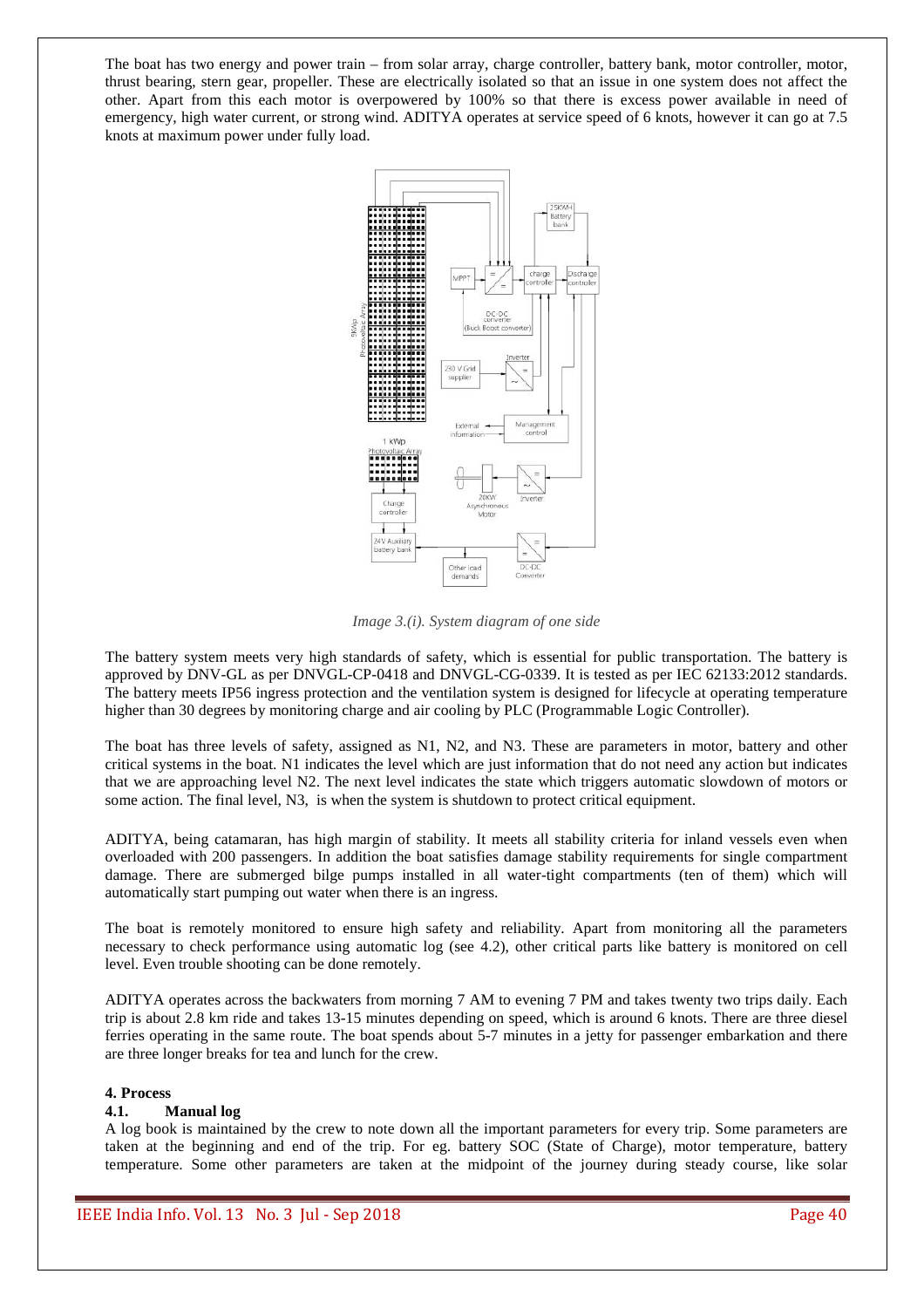production, motor consumption, motor RPM and boat speed. At the end of the day battery SOC is noted before shore charging is connected and after completion it is ensured that battery is fully charged.



*Image 4.(i). Manual log sample* 

Each operating day is one page in the log book and in the first year it has 347 pages of operating data.

#### **4.2. Automatic log**

ADITYA has the one of best features among inland ferries i.e., automatic data transfer to the cloud server. About one hundred forty parameters in the boat are monitored in the central computer of the boat. Every minute this data is transferred to the cloud server using internet present in the boat. The energy curve, 4.(iv), is made using the automatic data.

## **4.3. Grid cost**

The grid cost was calculated by taking the cost of power from electricity bill of the shore charging facility. Since the power is utilized for jetty and office lighting, the amount of power consumed is taken from the energy meter in the boat. This is about 61% of the total consumption. A total of 13,030 units was consumed in the boat jetty of which 7,969 units was used by the boat (61%). At 7.81  $\frac{3}{2}$ unit, this comes to total energy cost of  $\frac{362,235}{10}$  for the whole year.

#### **4.4. Diesel cost**

The diesel cost has been rising since Jan 2017, following the global crude oil rise. The average cost of diesel for the first year of operation is 60.41 ₹/litre *(source:* https://www.mypetrolprice.com/).

#### **4.5. Daily Propulsion Energy**

The daily consumption by propulsion motor is tracked in the automatic log. The actual consumption, correction for 22 trips, and number of trips is plotted below.



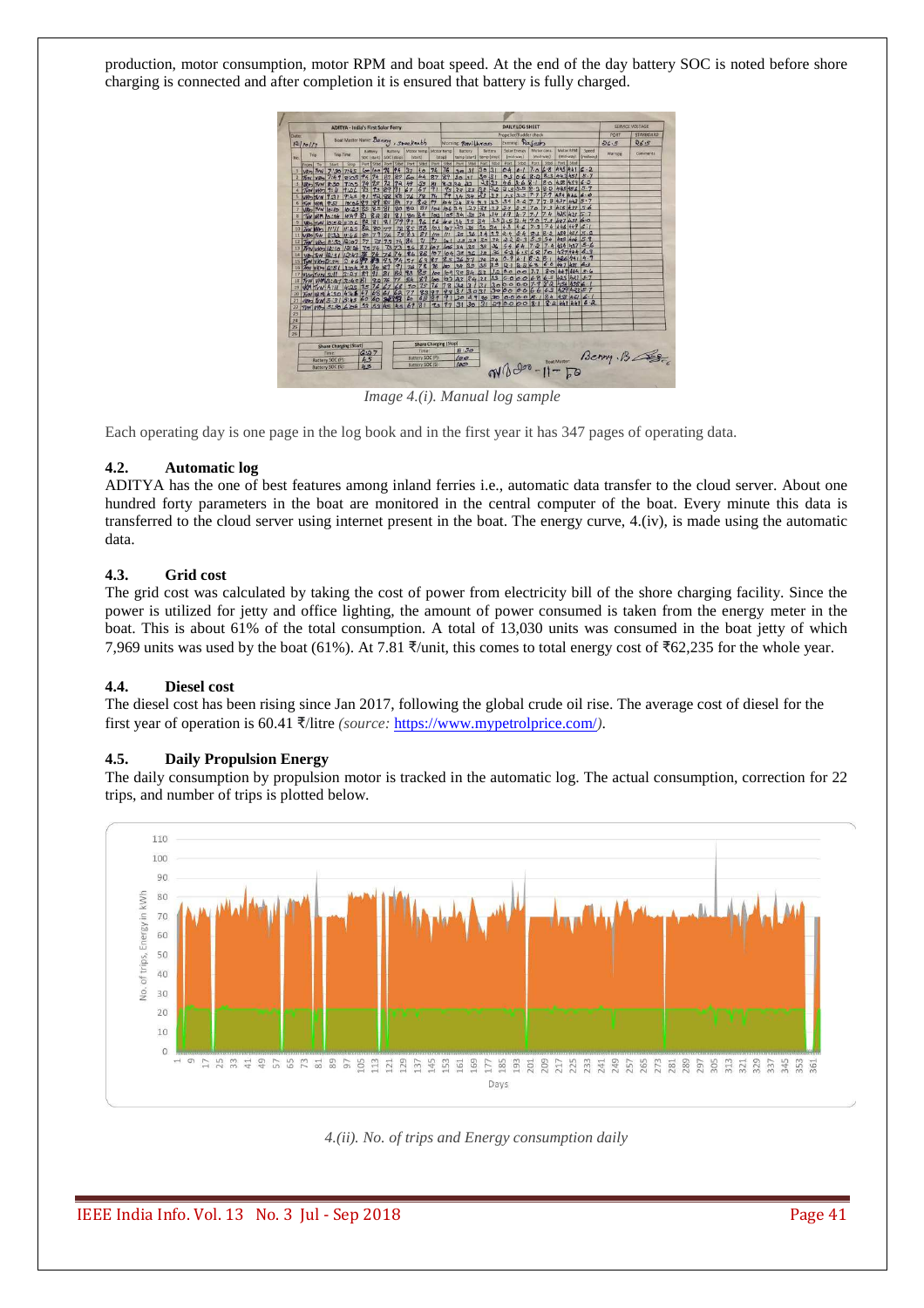In the first year, for 347 days of operation, the average consumption comes to 71.4 kWh. Once it is adjusted for 22 trips, the average consumption comes to 72.8 kWh per day. The low consumption are days with calm conditions whereas higher are days with adverse weather – current, wind, and waves.

#### **4.6. Daily Solar Production**

The daily solar power generation is tracked in the automatic log. It varies from extremely low value to maximum of 66 kWh.



*4.(iii). Solar production daily* 

The average daily solar production in the propulsion array (18 kW) is 42.8 kWh for the whole year. This include the three months of monsoon (Jun-Aug) where the average drops to 38 kWh. For an 18 kW system, the energy produced is lower than expected, around 60 kWh. This is because by the mid part of the lunch break on most days, the battery is full and in the second part of the break there is no space to store the energy from the sun at its peak power. This can be solved with a larger battery bank, say 80 kWh. There were few days with practically not much sun which mostly occurred during monsoon.

The boat needs about 70 units (kWh) of energy for propulsion to perform 22 trips in the day. The below chart shows energy curve of the boat on a typical day. From a 50 kWh, 100% battery SOC (yellow) based on consumption by motor (orange) and production from sun (blue), the battery SOC goes down during the break, however, it once again reached full charge by midpoint of the lunch break.



#### **4.7. Daily Battery SOC and Grid**

The battery size for ADITYA is designed for average sunny day. Hence in most days there is no need to charge the battery from shore during daytime. In the below chart, there are two SOC – observed and real. The observed is the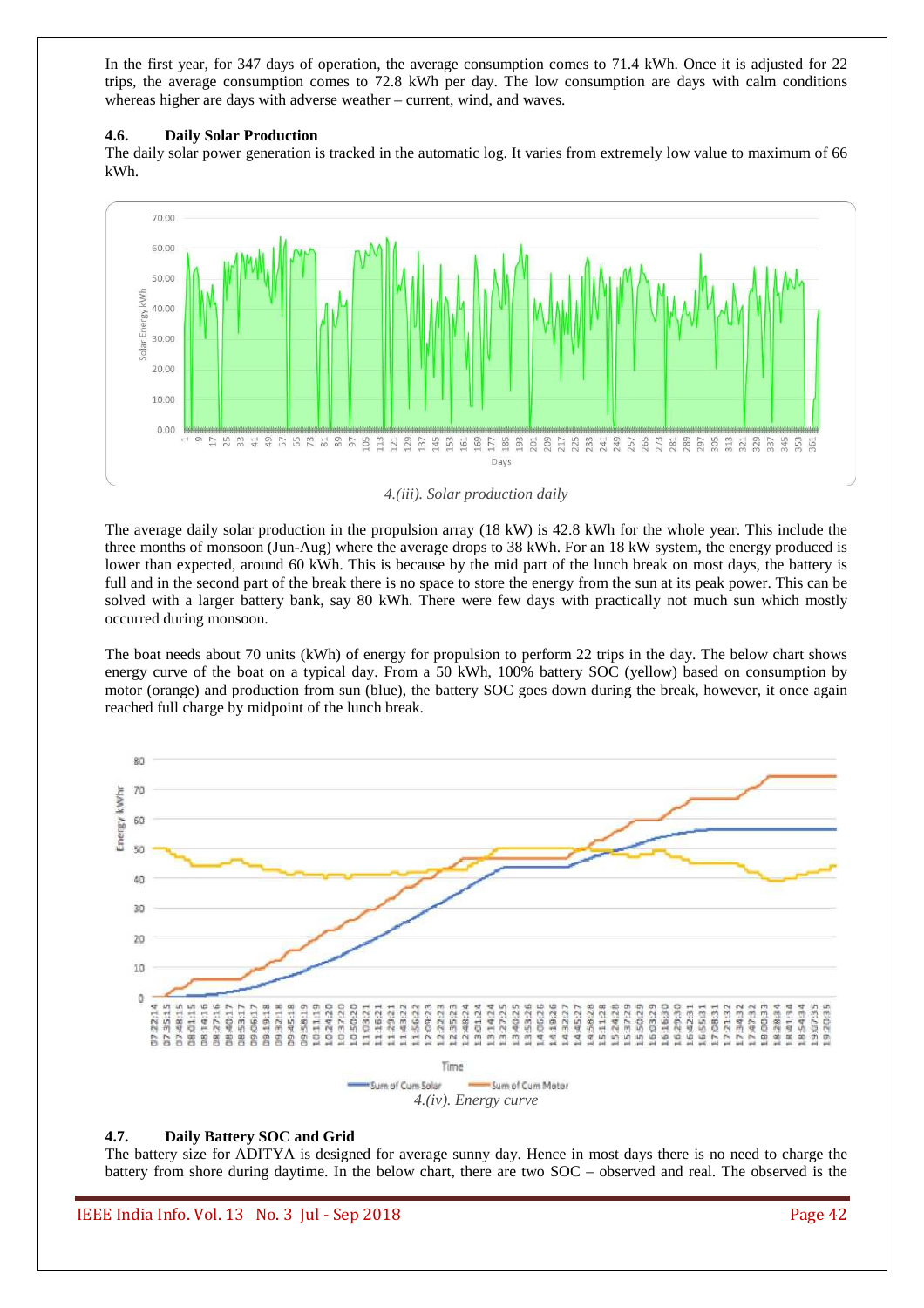reading in the display in the boat which computes the percentage leaving 10% as reserve. So the real SOC is slightly more.





*Chart 4.(v) – Observed and Real SOC* 

The lithium batteries are designed to go to SOC of 20%. If one sees the state of charge in the one year period, the average is 58%. This means that the battery will last longer, over seven years.

At the end of each day operation, the batteries are charged to 100% using grid power. This is the energy cost of the solar ferry. From Table 4.1, we have got the energy cost as 7.81  $\frac{1}{2}$ /unit. Hence the daily cost of energy can be plotted. During the monsoon period from June to October the grid consumption is high.



*Chart 4.(vi) – Energy Cost* 

The spread of the grid energy consumption range from very low to  $\overline{3}428$  and the average for the whole year is ₹179. This is very low compared to ₹6,041. for diesel ferry.

#### **5. Economic**

#### **5.1. Framework**

When economics of a ferry boat is assessed there are two approaches. The first approach is to assess the total cost and see the returns based on the revenue from passengers. Here the ticket that can be charged and occupancy of the boat becomes important. This approach is used by a private investor in such a project.

The second approach is used by transport departments where the ferry is usually a public service and profitability is not important. Here the operating cost should be covered by revenues from passenger tickets. Also comparison between multiple options can be taken from a cost side. Here the second approach is taken and the total cost of ownership (TCO) is taken for both options.

IEEE India Info. Vol. 13 No. 3 Jul - Sep 2018 Page 43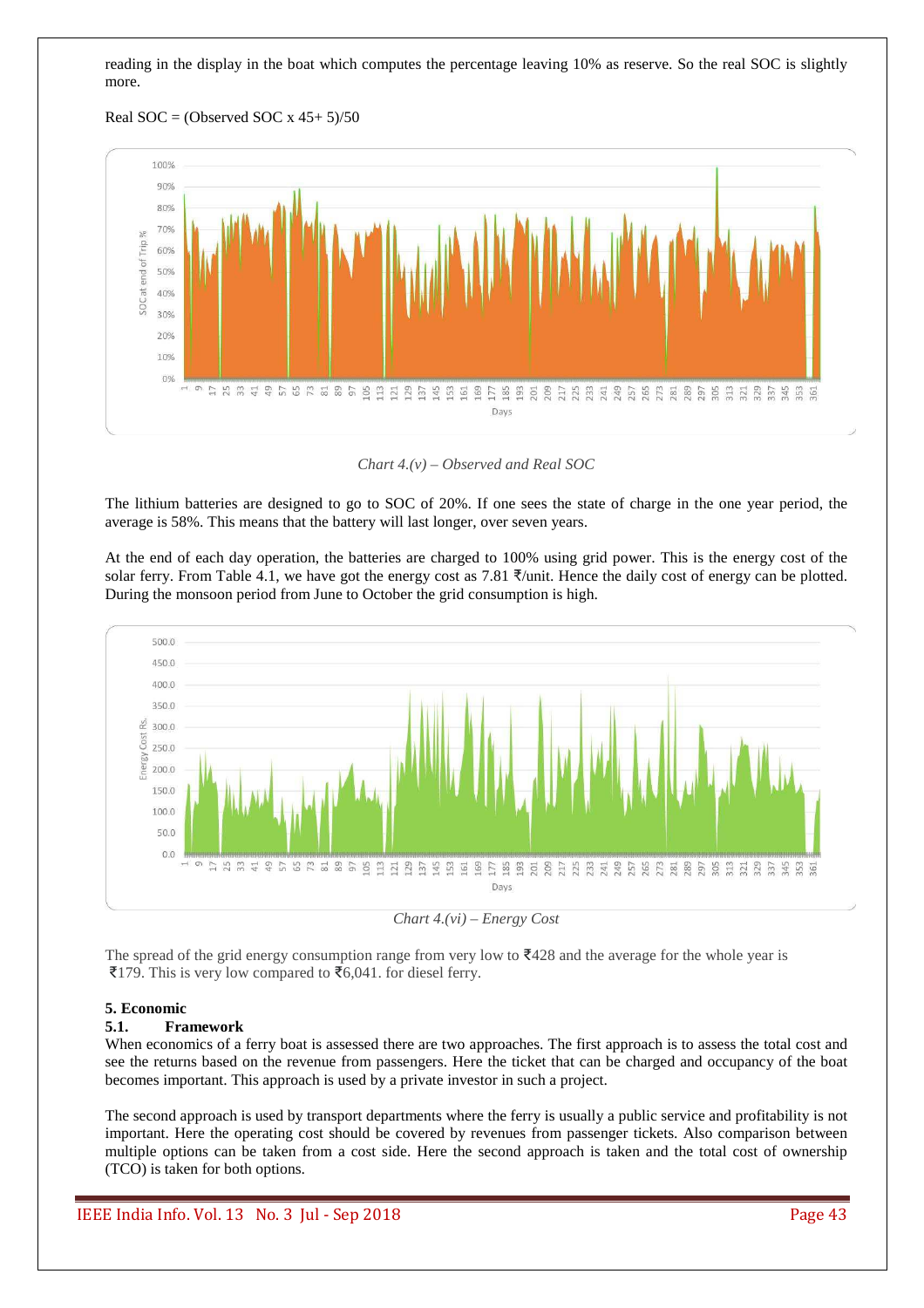There are four parts in TCO. They are:

- 1. CAPEX
- 2. OPEX
- 3. Recycling Cost

# **5.2. CAPEX**

This is the initial cost of owning the boat. The cost of ADITYA was ₹1.95 Cr (At 2013 tender price. Five years later, in 2018 such a boat would be 3 Cr.). A diesel ferry with similar capacity (75 passenger), build under IR class (or any other IACS (International Association of Classification Societies) member class) was around ₹1.5 Cr. This is based on adjusting for size and specifications from a similar boat of 100 passenger capacity, build under IR class, awarded to Praga Marine by SWTD for ₹1.9 Cr (2016).

# **5.3. OPEX**

In the total cost of operating the boat, there are three broad cost groups:

- i. Energy
- ii. Maintenance
- iii. Crew and overheads

In the first year the boat operated for 347 days. This was lower because there were six days of motor vehicle strike and three hartals – a total of nine days lost. The other nine days were used for maintenance. We project 350 days operating days going forward.

## **5.3.(i) Energy cost**

A typical ferry boat operating across the backwater in Vaikom-Thavanakkadavu sector, a distance of 2.8 km, charges only 4 rupees for the journey one side. Each trip take about 13-15 minutes (at speed of 10-12 km/hr). If it operates from 7 AM to 7 PM, taking 22 trips, and having sufficient time for passenger embarkation and breaks for crew, it would need about 100 litres of diesel (at 10 litres/hr).

It is the cost of fuel for running the boat and its systems i.e., running both main and auxiliary engines. For a solar ferry, without any fuel onboard, the energy cost is the cost of grid used to charge battery. From Sec. 4.3, for solar ferry, the total energy consumption is 7,969 units and energy cost was ₹62,235. This energy cost is expected to increase at 5% every year with increase in grid cost.

In a diesel ferry, energy cost is the dominant cost. The daily fuel consumption is 100 litres and for diesel price of ₹60.41, the daily energy cost ₹6,041 (at Rs. 60.41 per litre -- average price in Kerala for year 2017). For first year this was ₹21,02,429. The diesel price is also expected to increase at 5% every year.

#### **5.3.(ii) Maintenance cost**

These are all the cost to maintain the boat operational. There are three kind of maintenance activity. The first type is exclusively for diesel engines. This include replacement of consumables like lube oil and filters as well as engine overhaul charges – both of which are regularly done every 45 days for diesel ferries. For solar ferry, without any engines, this is not there. On an average the maintenance cost is about 3% for lube oil and 7% for filters and engine overhaul of fuel cost. The total is about ₹604 per day. In the first year this was ₹2,10,243.

The second type is the cost of replacing the battery cells. The propulsion battery has a warranty of five years. However based on the battery discharge level (Sec. 4.7), the replacement cycle for the battery would be seven years. It is important to note that at this time, the storage capacity of the battery is expected to be 80% of the new one, and not that it becomes unusable. The replacement cost of the cells is expected to be ₹25 lakhs at the current price. This would be lower considering the annual reduction in price of lithium cells due to increased adoption of electric vehicles.

The third type is cost of replacing or repairing damaged parts, equipment and cost of maintaining the boat in good condition. It is assumed that this is similar in both boats and hence not considered.

## **5.3.(iii) Crew and overheads**

These are the cost of maintaining the crew as well as the overheads of the head office for boat operation. For these kinds of boats three crew members are needed to operate. Since these are similar in both kinds of boats, this is not considered for comparison.

#### **5.4. Recycling Cost**

Most passenger ferries are designed for twenty years. It is not prudent to design ferry systems for longer period since by then a far better technology would have come to enable replacement. At the end of its life, there is a recycling cost, but the residual value of materials and equipment in the boat may be higher than this and hence there might be a net